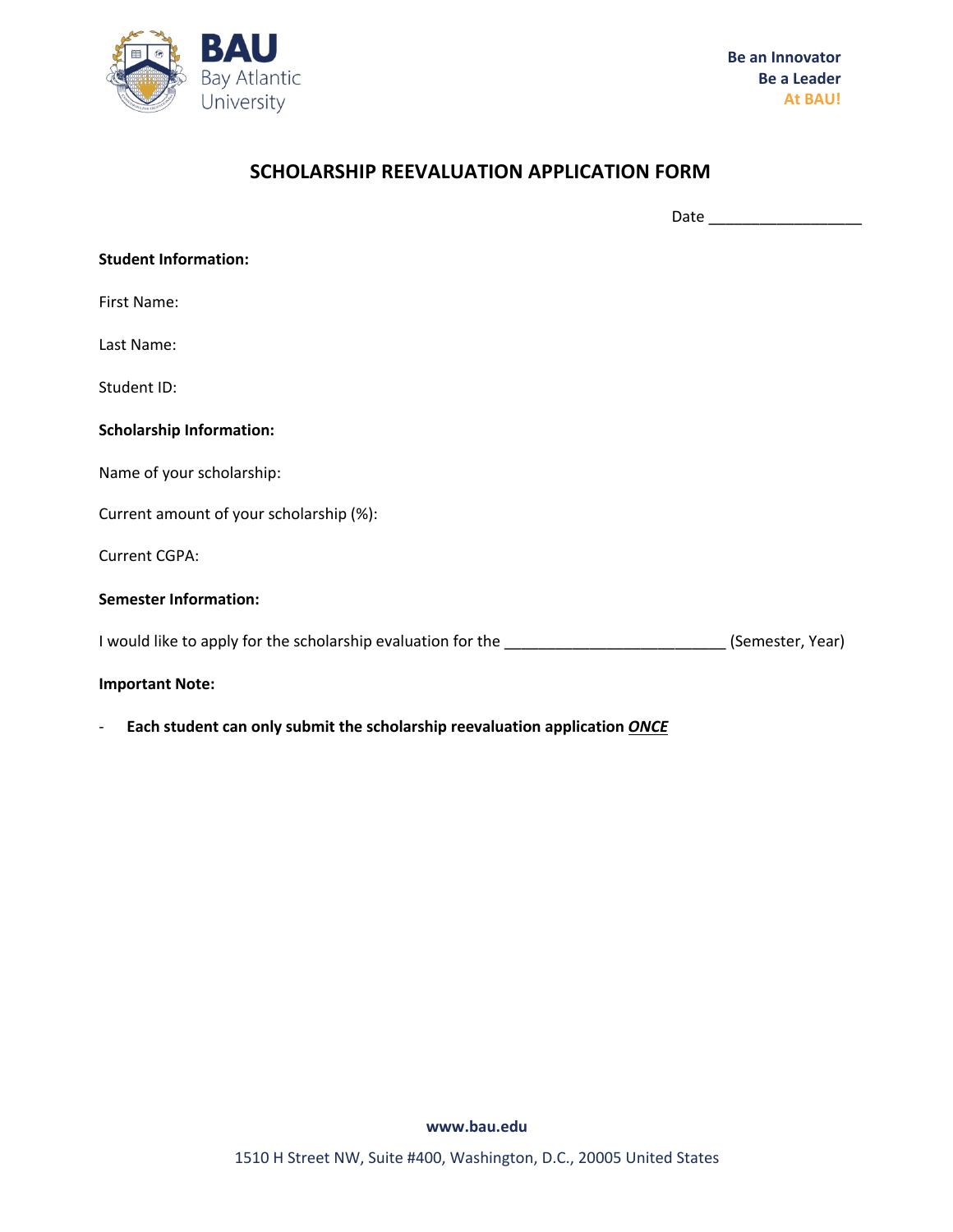

## **LETTER OF INTENT:**

(Please write clearly and legibly. Please state why you would like to receive a new scholarship amount and explain how you qualify for a new scholarship amount)



www.bau.edu

1510 H Street NW, Suite #400, Washington, D.C., 20005 United States